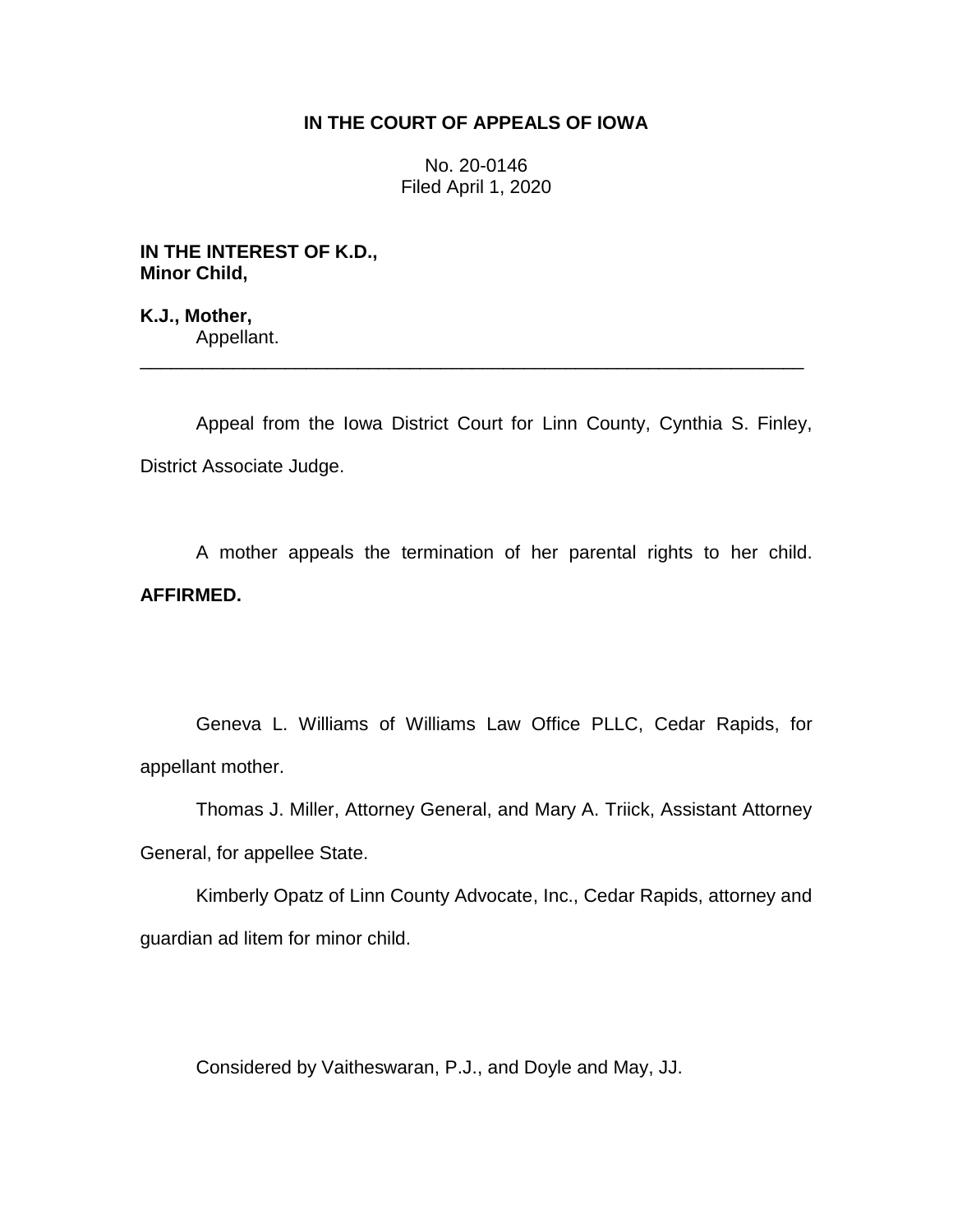#### **VAITHESWARAN, Presiding Judge.**

A mother appeals the termination of her parental rights to a child, born in 2018. She contends: (1) the State failed to prove the ground for termination cited by the district court; (2) termination was not in the child's best interests; (3) the district court should not have terminated her parental rights given the bond she shared with the child; and (4) she should have been afforded additional time to work toward reunification.

#### *I. Ground for Termination*

The district court terminated the mother's parental rights pursuant to Iowa Code section 232.116(1)(h) (2019), which requires proof of several elements, including proof the child cannot be returned to parental custody. Our review of the record is de novo.

The mother abused alcohol while caring for two older children. The department of human services provided services to address her substance abuse. Eventually, the juvenile court terminated her parental rights to the two children.

The department intervened again following the birth of this child, based on a concern that the mother domestically abused the child's father. The department implemented a safety plan, under which the mother was to abstain from alcohol use and use of illegal substances, refrain from domestic abuse, and participate in various services.

When the child was seven weeks old, the State filed a child-in-need-ofassistance petition. The parents stipulated to the child's adjudication, and the district court adjudicated the child in need of assistance. The court ordered temporary custody to remain with the parents.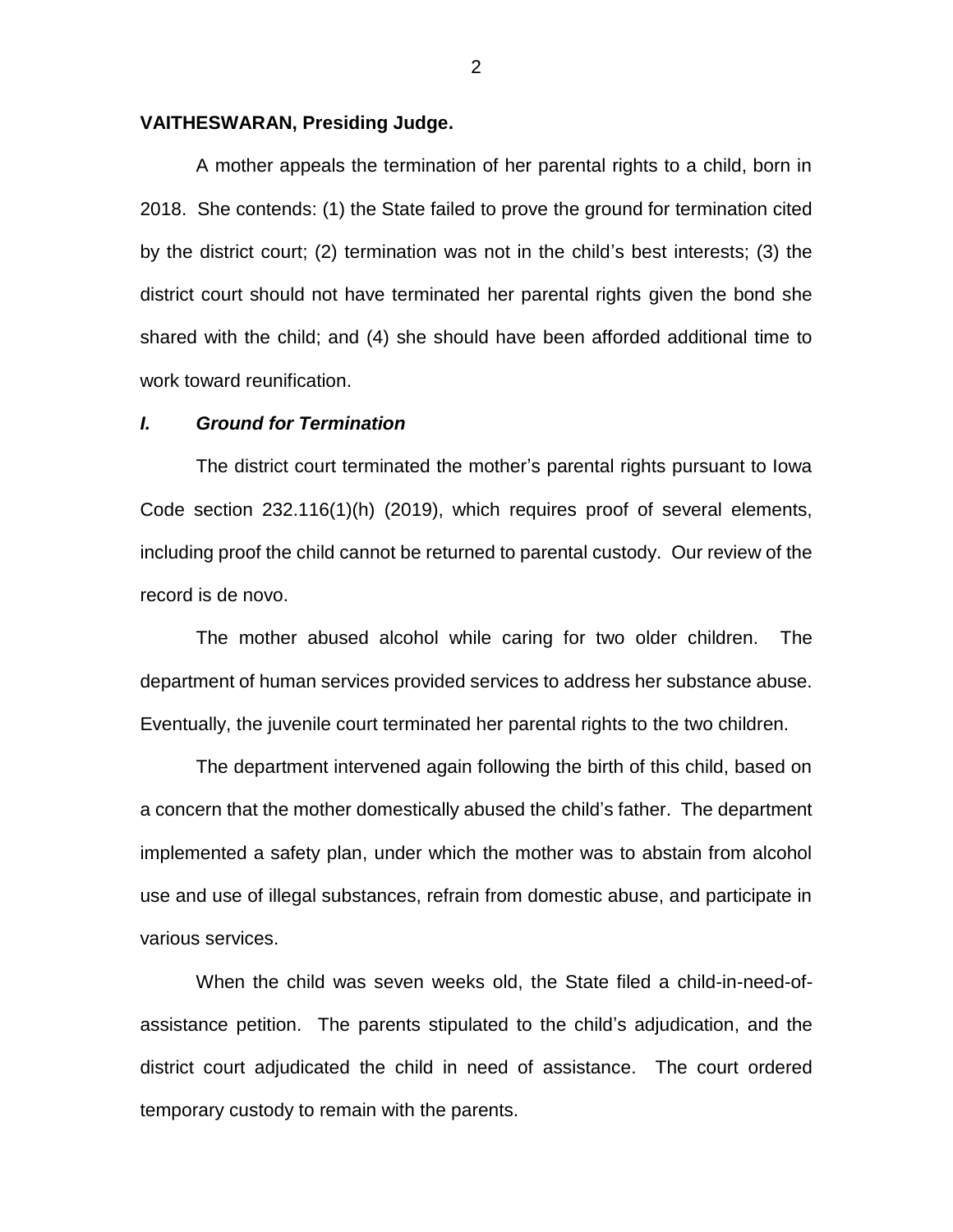Shortly thereafter, police stopped a vehicle driven by the child's father. The mother and the child were passengers. The car smelled of marijuana, and the father tested well over the legal limit for alcohol. Police had difficulty waking the mother. The child was unrestrained in the safety seat.

The State applied to have the child temporarily removed from parental care. The district court granted the petition. The child subsequently tested positive for exposure to methamphetamine and the active ingredient in marijuana.

The mother exercised supervised visits with the child two days a week for two hours each time. Although the service provider who supervised the visits testified she was "pretty consistent" in attending visits and there were not "a lot of parenting concerns" during the visits, she stated, "I don't know that I could say 'yes'" to having the child placed in the mother's custody immediately.

The department employee overseeing the case seconded the opinion. She noted that the mother was not consistent "in substance-abuse treatment or drug testing." Specifically, the mother only "tested for the department thirty-one out of fifty times" and testing in the approximately three months preceding the termination hearing was "four out of fifteen."

We conclude the State proved the child could not be returned to the mother's custody, as required by Iowa Code section 232.116(1)(h). Despite years of reunification services over the life of the two child-in-need-of-assistance cases, the mother was not ready to care for the child independently.

### *II. Best Interests*

Termination must also be in the child's best interests. *See* Iowa Code § 232.116(2). On our de novo review, we agree with the district court that the

3